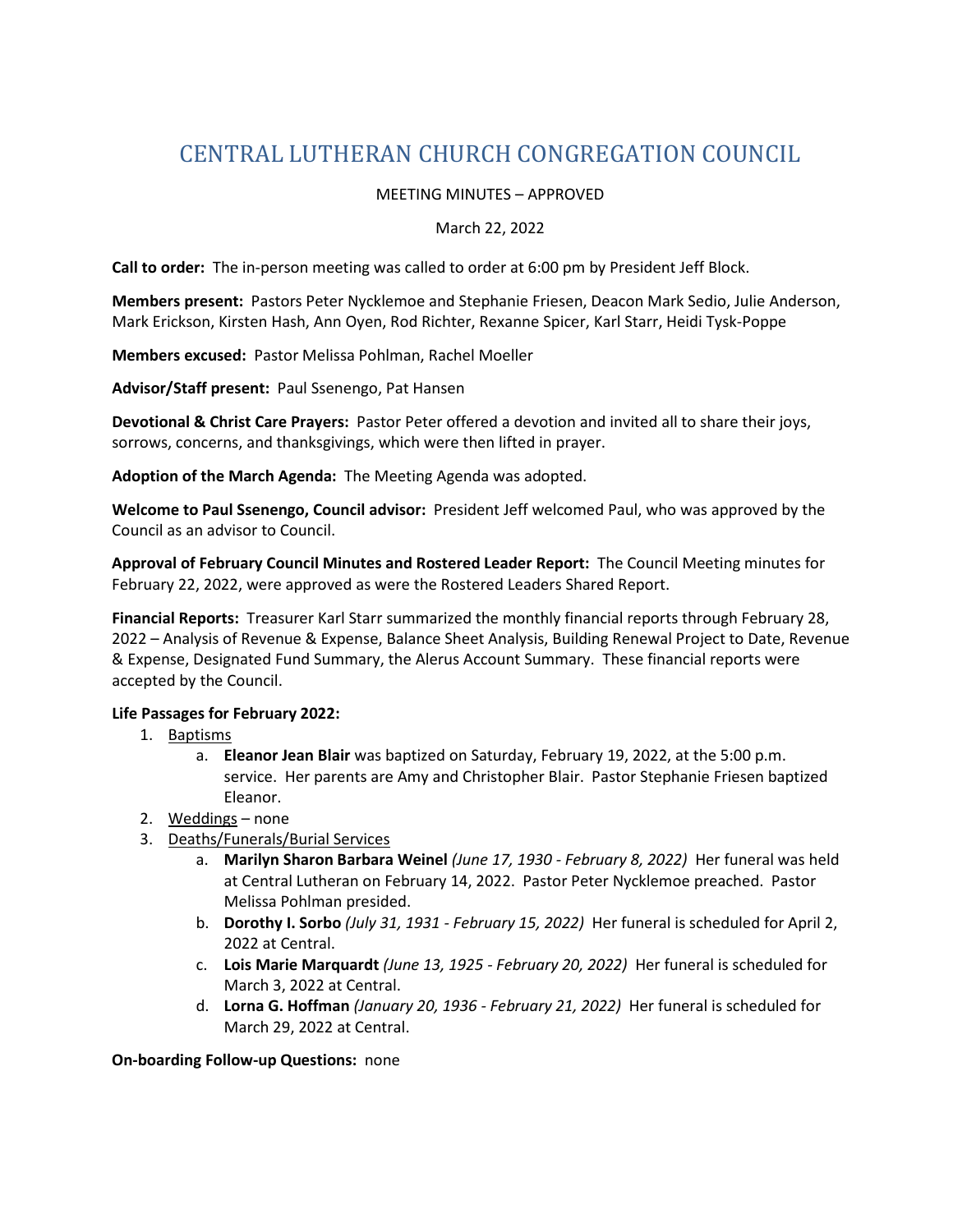#### **Action Items:**

1. The council affirmed the new members who were received on Sunday, February 27, as confirmed, voting members:

| Mary Adams      |  | Kelly Kabat                                                 | Jana Severtson       |
|-----------------|--|-------------------------------------------------------------|----------------------|
| Alan Diamond    |  | Gabrielle Kiefer                                            | John Severtson       |
| Carolyn Diamond |  | Mana Komai Nolle                                            | <b>Stuart Tiegen</b> |
| Jerry Frick     |  | Merlen Olson                                                | Becky von Fischer    |
| Christian Grime |  | Daniel Perschau                                             | Tom von Fischer      |
| Hans Kabat      |  | Dean Samuelson                                              |                      |
|                 |  | Children joining with parents: Kate Kabat, Sara-Pearl Kabat |                      |

- 2. The Council approved the updated job description for Director of Communications as submitted by the Personnel Committee.
- 3. The Council appointed Rod Richter to serve as council representative to the Personnel Committee.
- 4. The Council affirmed the updated Working Document #3, Transition from Pandemic to Endemic.
- 5. The Council approved meeting in person or on Zoom throughout the year.

**Strategic Planning Work:** Conversation was held on the following topics -

- 1. Overview of the strategic plan document
- 2. Belonging Task Force
- 3. Virtual Community Task Force
- 4. Communications Task Force
- 5. Equipping Task Force
- 6. Council Advocating / Walking with conversation and plan for the year.

**Closing Prayer and Adjourn:** After closing with the Lord's Prayer, the meeting was adjourned at 7:30 pm.

Respectfully submitted,

Pat Hansen Recording for Heidi Tysk-Poppe, Council Secretary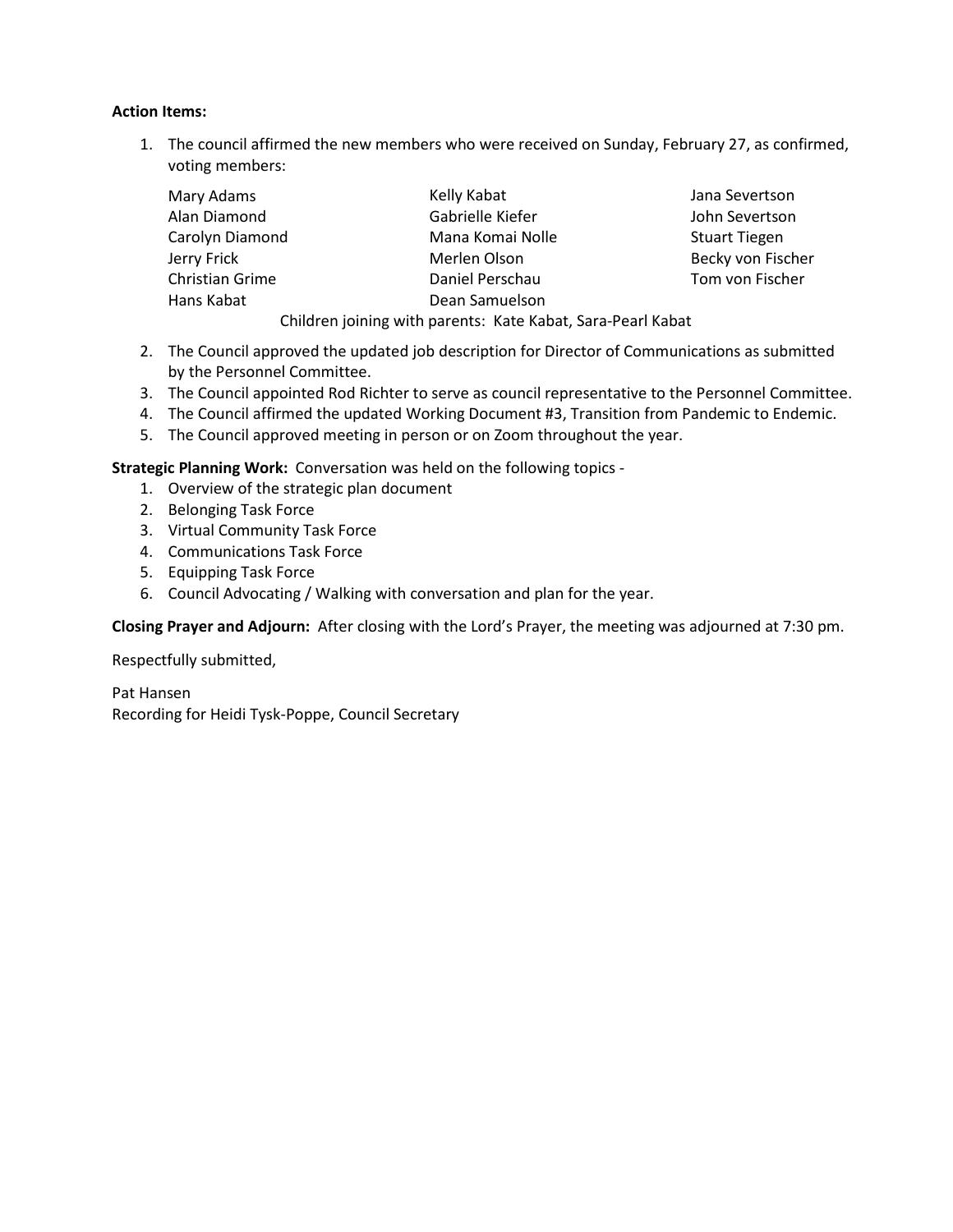# **Central Lutheran Church Treasurer's Report February 28, 2022 Financials (2 months)**

|                   | <b>Annual Budget</b> | Feb 28 YTD | % of Ann Budget (8%) |
|-------------------|----------------------|------------|----------------------|
| Income            | \$3,082,750          | \$549,078  | 18%                  |
| Expense           | \$3,074,497          | \$494,947  | 16%                  |
| Surplus (Deficit) | \$8,253              | \$54,131   | 656%                 |

## **Operating Fund – Key Revenue Items**

| Revenue<br><b>Source</b> | February<br>Actual | February<br><b>Budget</b> | 2022<br>Year-to-Date<br>Actual | 2022<br>Year-to-Date<br><b>Budget</b> | 2021<br>Year-to-Date<br>Actual | <b>Year Over Year</b><br>Change -<br>Actual |
|--------------------------|--------------------|---------------------------|--------------------------------|---------------------------------------|--------------------------------|---------------------------------------------|
| Regular Offering         | \$100,096          | \$100,000                 | \$289,003                      | \$250,000                             | \$220,052                      | \$68,951                                    |
| Parking                  | \$19.191           | \$18.333                  | \$25,051                       | \$36,667                              | \$0                            | \$25,051                                    |
| Foundation               | \$101,000          | \$101,000                 | \$202,000                      | \$202,000                             | \$162,000                      | \$40,000                                    |

## **Mission Forward Campaign Nov 2019 – Nov 2022**

| <b>Pledges</b>                        | Pledged     | Rec'd in<br><b>February</b> |                 | Rec'd to<br>Date | Remaining            |
|---------------------------------------|-------------|-----------------------------|-----------------|------------------|----------------------|
| <b>Members</b>                        | \$1,918,618 | \$24,371                    | \$1,753,821     |                  | \$164,797            |
| <b>CLC</b> Foundation                 | \$252,000   | \$7,000                     |                 | \$182,000        | \$70,000             |
| Total                                 | \$2,170,618 | \$31,371                    | \$1,935,821     |                  | \$234,797            |
|                                       |             |                             |                 |                  |                      |
| Short Term Mortgage (5 years, \$2.5M) |             | <b>Feb 2022</b>             | <b>2022 YTD</b> |                  | Current              |
|                                       |             | Payment                     |                 | <b>Payments</b>  | <b>Balance</b>       |
| Total monthly P&I payment / balance   |             | \$12,183                    | \$24,366        |                  | \$1,110,705          |
|                                       |             |                             |                 |                  |                      |
| Expenses:                             |             | Feb 2022 Actual             |                 |                  | <b>Total to Date</b> |
| Campaign expenses                     |             | Ş0                          |                 | \$86,035         |                      |
| Lump sum principal reduction          |             | \$0                         |                 | \$716,735        |                      |
| Projects                              |             | \$0                         |                 | \$253,895        |                      |
| Benevolence                           |             | \$0                         |                 | \$50,000         |                      |
| <b>Total Expenses</b>                 |             |                             | \$0             |                  | \$1,106,665          |
|                                       |             |                             |                 |                  |                      |
| Mission Forward: Cash on hand         |             | \$123,631                   |                 |                  |                      |

## **Assets / Liabilities**

| <b>Select Key Assets:</b>              | February 2022 | December 2021 | 2 Mo. Change |
|----------------------------------------|---------------|---------------|--------------|
| <b>Operating Checking</b>              | \$280,016     | \$208,893     | \$71,123     |
| Reserve Fund                           | \$201,178     | \$201,178     | \$0          |
| Repair Fund (short-term replacement)   | \$48,122      | \$58,537      | ( \$10,415)  |
| Long-Term (long-term repair / replace) | \$169,293     | \$119,293     | \$50,000     |
| <b>Foundation reserve</b>              | \$68,078      | \$57,246      | \$10,832     |
| <b>Select Key Liabilities:</b>         |               |               | \$0          |
| ELCA MIF Mortgages - Long & Short-term | \$6,860,374   | \$6,902,199   | (541, 825)   |